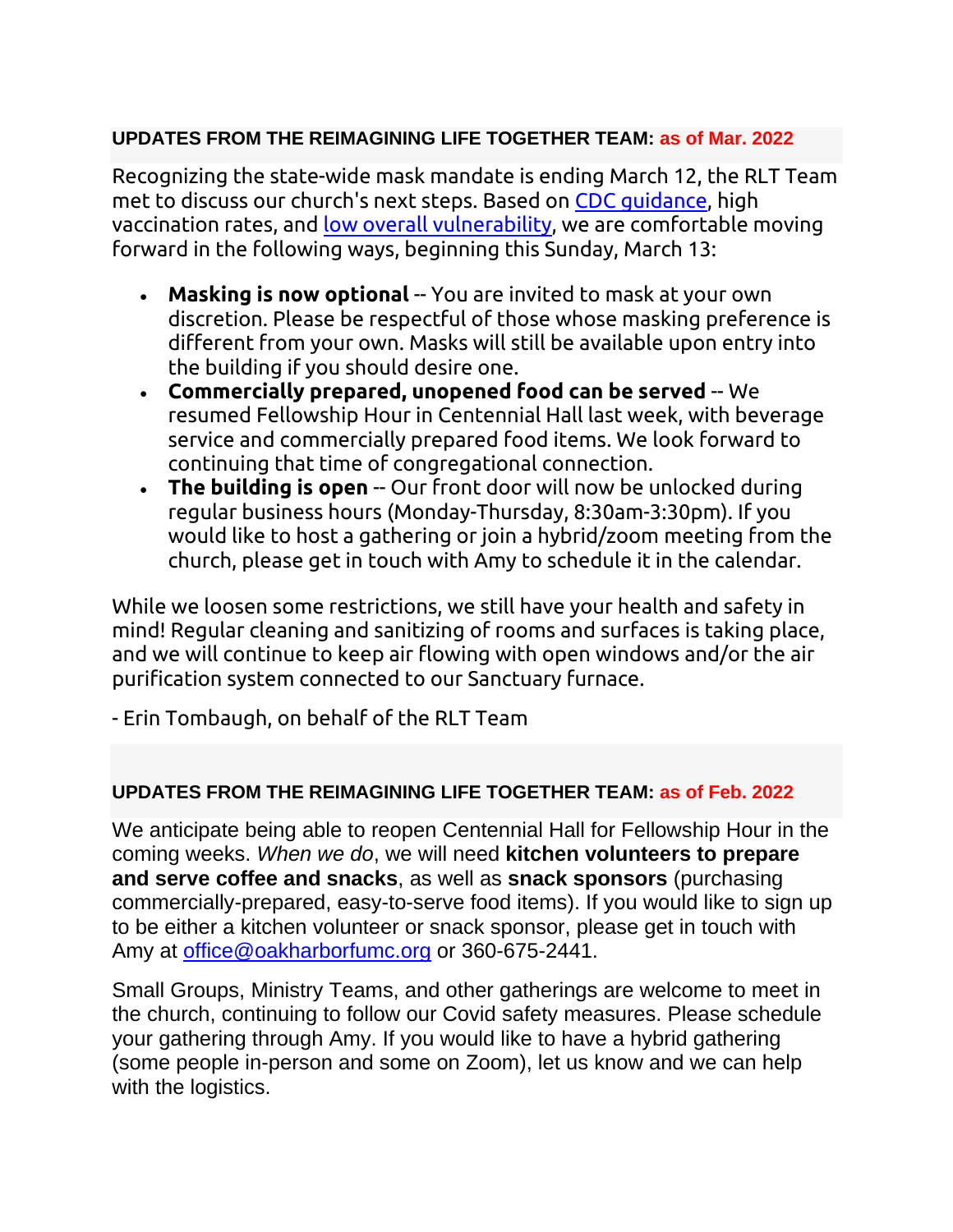We know many in our midst long for the familial interactions of the past. As Covid cases decrease and we continue to adapt to our current reality, we want to give our church family permission to resume making physical connections like hugs, handshakes, and high fives, *as you're comfortable*. Keep in mind that everyone's risk threshold is different, so please be respectful of others' physical boundaries as they may not be the same as yours.

Following Governor Inslee's announcement that the indoor mask mandate will end on March 21, we are starting to get questions about the impact that will have on our church's masking policy. The RLT team will meet again on March 17 to focus our discussion on that topic.

### **UPDATES FROM THE REIMAGINING LIFE TOGETHER TEAM: as of Jan. 2022**

Our Reimagining Life Together Team met this week to discuss the ongoing concerns about growing Covid case numbers. While the possibility of temporarily closing our doors and going to virtual-only worship again was discussed, we are trying to avoid that, knowing how important it is to have the option to attend worship in-person.

Therefore, in order to remain open and get past the Omicron variant surge, we are requesting that anyone attending our church in person wear a KN95/N95 respirator mask or professional grade Singers' mask. KN95 masks are available in the Narthex upon entry if you need one.

Our worship services will continue to be available through livestream via Facebook and our website [\(oakharborfumc.org/live\)](http://oakharborfumc.org/live) for those who do not wish to attend in person at this time.

Thank you for helping us keep our congregation and community as safe as possible.

### **UPDATES FROM THE REIMAGINING LIFE TOGETHER TEAM: as of Dec. 2021**

**Singing** - In order to sing during worship as safely as possible, we are asking everyone who is singing to *wear masks that are 3-5 layers, 3D, and well-fit against the face*. These measures allow for maximum air filtration, mouth motion without your mask slipping off your mouth or nose, and prevent aerosol leaks. One-time use options include KN95 masks, which we will have available at our Welcome Kiosk for those who need one. To find a reusable/washable option or to learn more about these recommendations, see the [Covid-19 page of our website.](https://oakharborfumc.org/covid-19)

**Food** - Coffee Fellowship time after worship has resumed, currently with just beverages only. We anticipate reintroducing food refreshments -- commercially prepared, individually plated -- in January. When we do that, we'll need people to provide